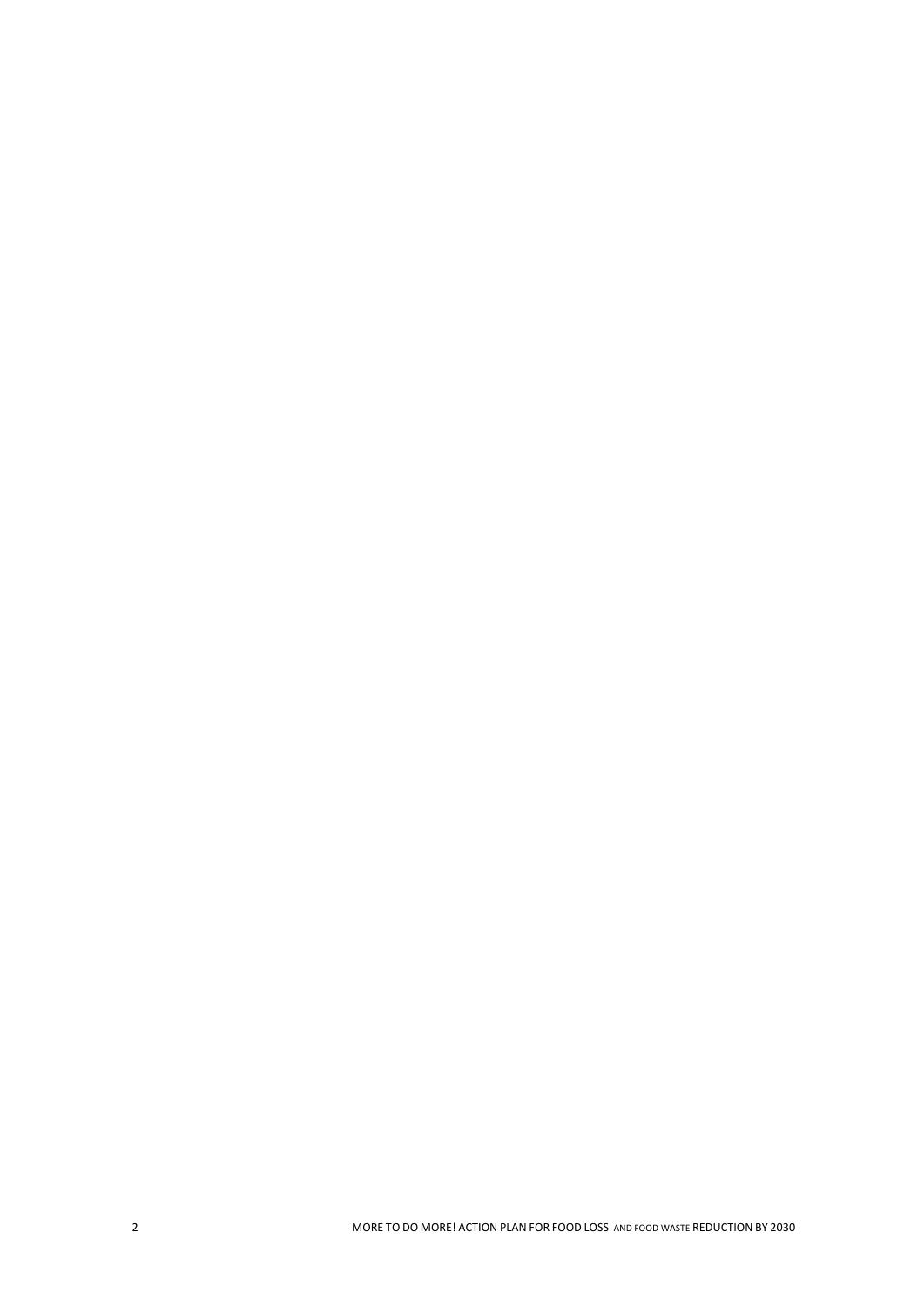## Summary

Food loss and food waste is widespread both in Sweden and around the world, resulting in unnecessary environmental damage, financial loss and eventually poorer ability to provide a growing world population with food.

In February 2017 the government assigned the Swedish National Food Agency together with the Swedish Board of Agriculture and the Swedish Environmental Protection Agency to continue work to reduce Sweden's food loss and food waste between 2017 and 2019. The first stage of the assignment is to, in close collaboration with relevant players, develop an action plan for how Sweden can work with long-term measures to reduce food loss and food waste. The measures are to contribute to fulfilment of global sustainability goal 12.3 concerning food loss and food waste in the United Nations' Agenda 2030.

The input to the action plan consisted of experiences from the previous government's assignment on food loss and food waste during 2013-2015, three new surveys, other documents and publications in the field, and a process of meetings, contacts, and input from stakeholders. The agencies and the Ministry of Enterprise and Innovation held a kick-off in October 2017 with a discussion on how we will work in the long term in Sweden and an opportunity to provide input to the action plan. Use has also been made of other countries' experiences of cooperation to prevent food loss and food waste. Input has been received from players in for example primary production, processing, retail, restaurants and public catering, procurement, consumer matters, education, regional and municipal work, and research. On many issues there is a consensus between agencies, industry players and others.

Many players are already working to reduce food loss and food waste and initiatives to prevent food loss and food waste are often profitable. But more players need to become active and there are more measures where action is needed. There are several reasons behind food loss and food waste and several different measures are required in different parts of the food supply chain to attain the goal. A basis is often lacking for assessing the impact and consequences of various measures, which may result in difficulties in prioritising between different measures. The area is undergoing development, where different solutions need to be tested and experiences gathered from other countries' work.

The action plan contains 42 proposed measures and specified needs as regards investigation, research and innovation. The action plan has nine action areas:

- 1. Goals and measurements
- 2. Collaboration and dialogue
- 3. Knowledge increase, behavioural change and attitudes
- 4. Regulations and application
- 5. Date labelling, durability and refrigeration chain
- 6. Forecasting, logistics and handling
- 7. Contracts and procurement
- 8. Motivational measures
- 9. Investigation, research and innovation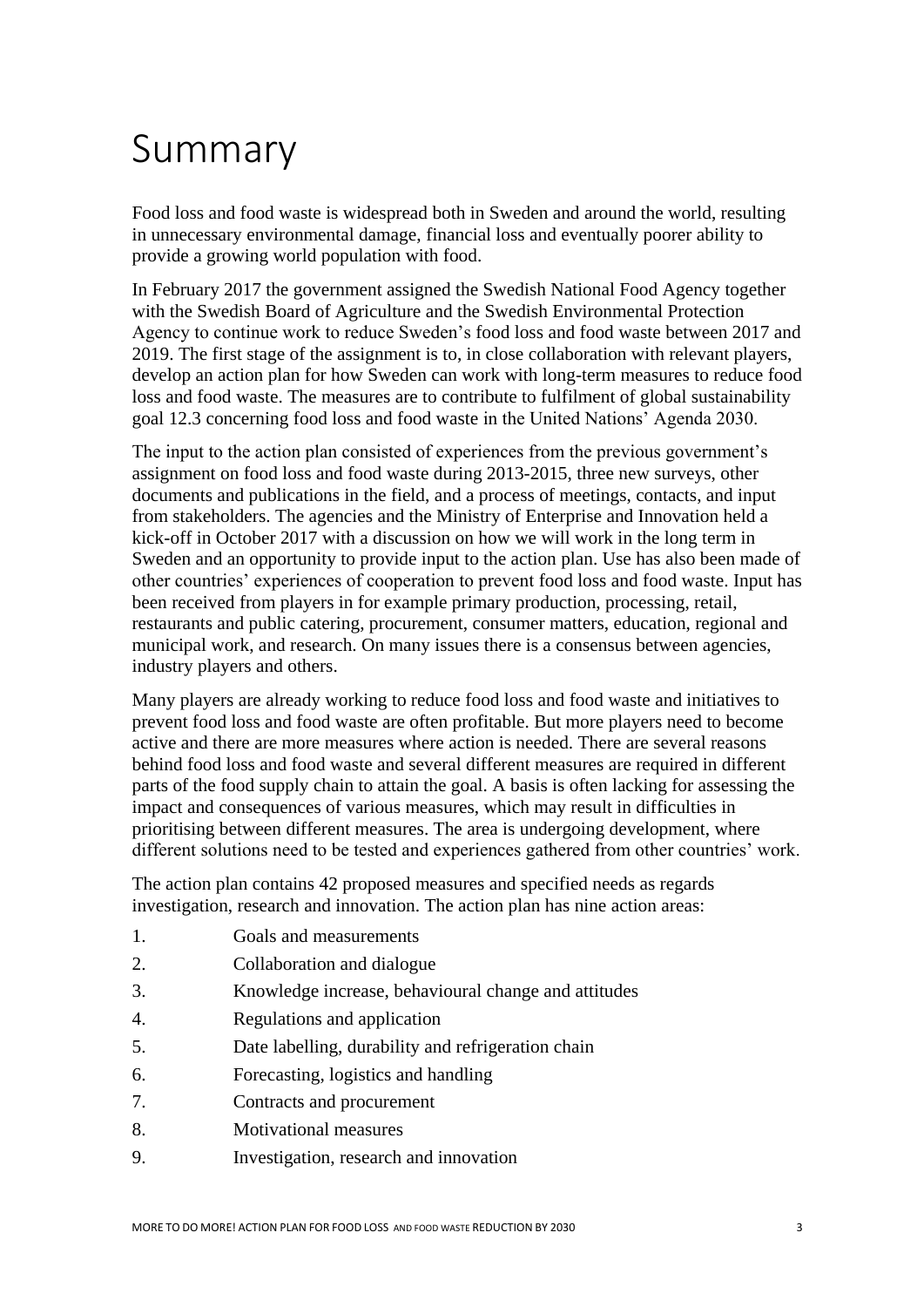During the course of the work, four points were identified as prerequisites for a successful effort. The points are in no particular order and all four are closely interlinked to each other:

## **A national goal and the development of monitoring methods.**

The work on the action plan shows that a clear national goal from the government/parliament is crucial for private and public players. A national goal creates a focus on the issue and provides motivation, commitment and legitimacy to work on the issue among the players concerned. Designated players for various measurements are also crucial for further work.

## **Active collaboration between industry players in the food supply chain.**

A greater effect from the players' contributions can be attained by forms for coordination being established. An organised binding collaboration leads to gains through being able to find common measures within parts of the chain and taking action that does not send the food loss or food waste further up or down the chain.

## **Changes in consumer behaviour.**

Contributions from many different players together create opportunities to bring about behavioural changes among consumers, who account for the bulk of the food waste. Consumers' awareness and motivation need to increase along with other measures such as helping different consumer groups make choices that minimise food waste in different situations related to buying, handling and making use of leftover food.

## **Investigation, research and innovation.**

Efforts that support the implementation of the action plan. More knowledge needs to be collected and developed in different issues related to food loss and food waste, not least concerning different measures' effectiveness. Knowledge of how consumer behaviour that reduces food loss and food waste is accomplished is a matter of urgency. Interaction is often needed between different areas of expertise to find solutions.

The action plan is a tool and a step forward in the work to prevent food loss and food waste, but should not be seen as a static document. A key part of the future work is a continuing dialogue between the players concerned on the action plan's priorities. As the work progresses, new needs for action will be identified as well as experiences and solutions on the basis of implemented measures' effectiveness. The work also needs to be synchronised with the EU's work on food loss and food waste. Action and measures need to be adapted in a flexible manner over the period up to 2030, when the global goal is to have been attained; a mid-term follow-up can be made in 2024. A crucial fact is that everyone who deals with food matters has a responsibility to integrate food loss and food waste issues in their work, to work in the long term, and to do as much as they can for the goal to be attained.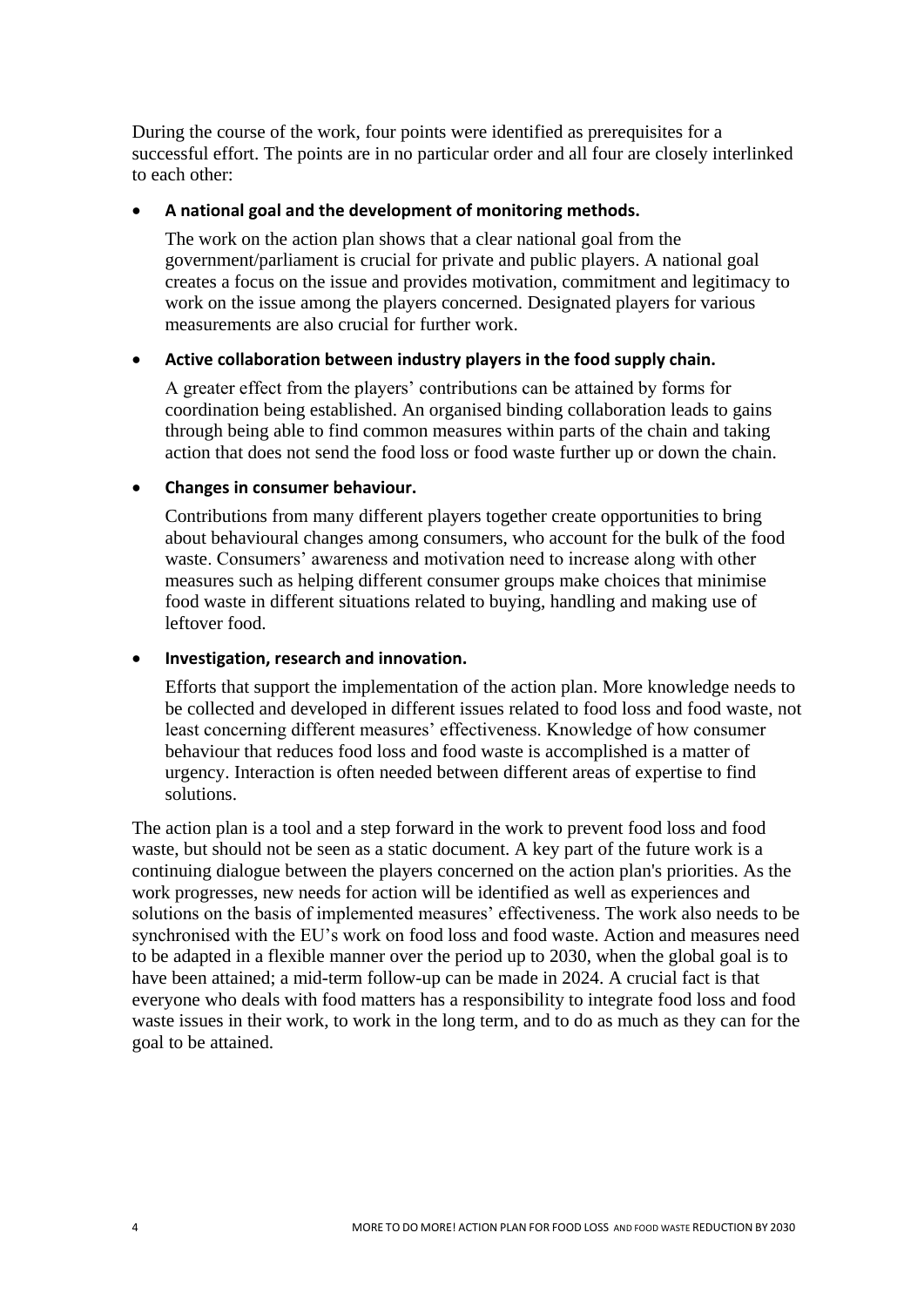## Proposed measures

Below follows a list of 42 proposed measures broken down into measures where the *main* ownership to drive the work can be taken by the Swedish National Food Agency, the Swedish Board of Agriculture and the Swedish Environmental Protection Agency, along with other players. Many of the food loss and food waste issues, however, need to be solved in *interaction* between different players. For the measures to be able to be implemented, resources need to be allocated both by the government and by trade and industry. All the measures need to be begun as soon as possible. The proposals are not arranged in any particular order. They are numbered according to the order in which they appear in the chapters of the action plan.

Measures driven by the Swedish National Food Agency, the Swedish Board of Agriculture, and the Swedish Environmental Protection Agency

The authorities do a great deal to facilitate the work that other players need to do to reduce food loss and food waste. Most of the measures in the following have been begun or can to some extent be initiated within the government's assignment for 2017-2019 to reduce food loss and food waste. Several of the measures, however, require additional funding to allow a more substantial effort to be made. Many measures require continuity in activities over time, such as information initiatives directed at consumers in order to bring about changes in consumer behaviour. For Sweden to be able to contribute to the global food loss and food waste goal in Agenda 2030 being achieved, the authorities also need to work with the following measures in a long-term perspective beyond 2019:

- 1. The Swedish Environmental Protection Agency, the Swedish Board of Agriculture, and the Swedish National Food Agency continue to work to develop a proposal for a national milestone target in the environmental objective system for reduced food loss/ waste by 2030 based on goal 12.3 of Agenda 2030. The underpinning documentation for the milestone target proposal should include an impact analysis, base year, boundaries, follow-up method and division of responsibility for followups.
- 2. The players concerned agree on how measurements and national monitoring of food loss and food waste in the food supply chain can be designed on the basis of objectives and principles for smart environmental information.
- 4. The Swedish National Food Agency, the Swedish Board of Agriculture and the Swedish Environmental Protection Agency continue to carry on a dialogue with the players on the development of the work on Sweden's food loss and food waste.
- 5. The Swedish National Food Agency, the Swedish Board of Agriculture and the Swedish Environmental Protection Agency continue to carry on a dialogue with the players on the opportunities offered by digitisation in the food supply chain, who is responsible for what and how we can deliver benefit to the target groups in an efficient manner.
- 10. The Swedish National Food Agency, the Swedish Board of Agriculture and the Swedish Environmental Protection Agency continue to drive the question of less food loss and food waste and develop a factual basis in different issues and information for consumers.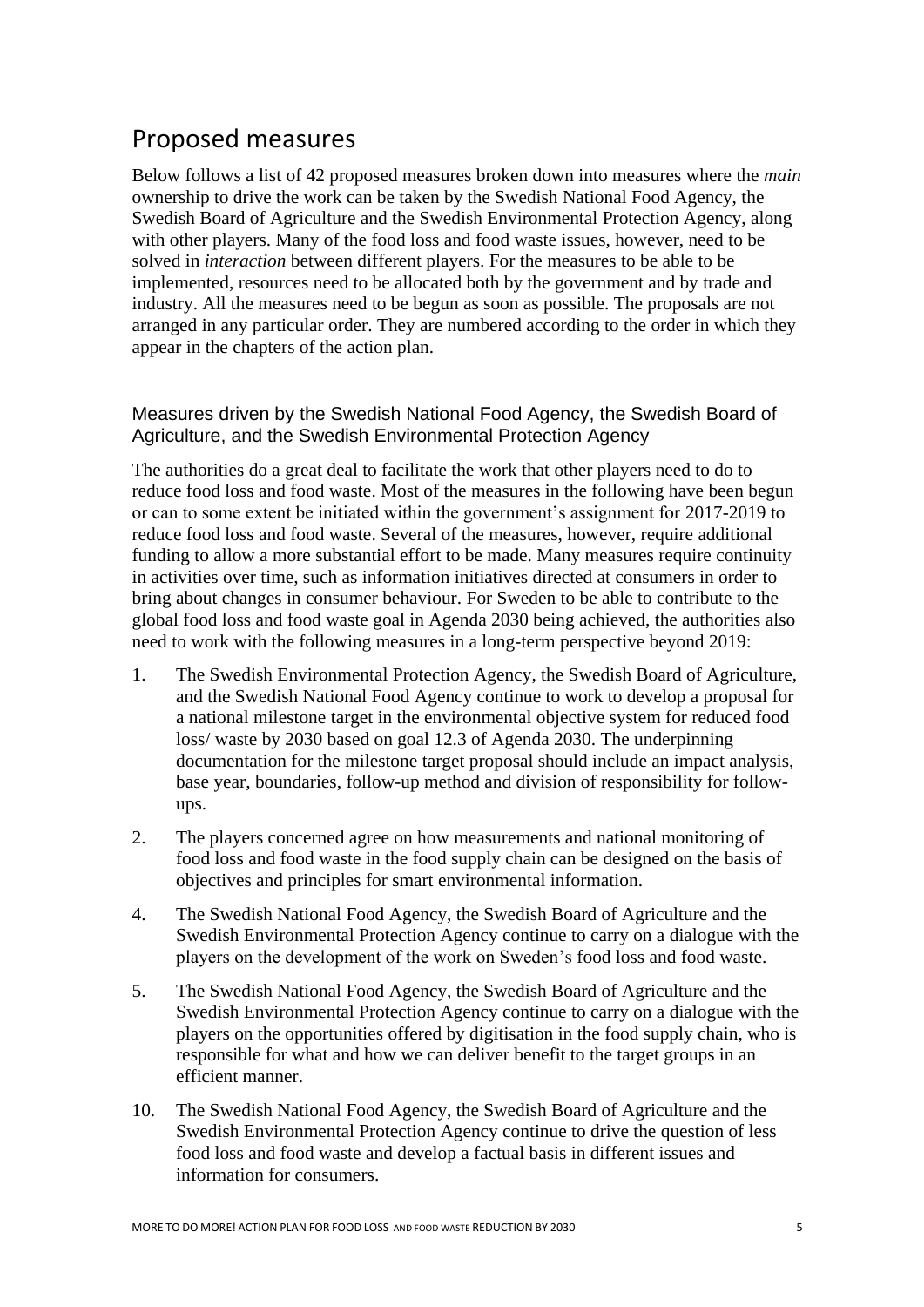- 11. A recurring common information initiative directed at consumers is launched.
- 12. An increase is enabled in knowledge of how food waste can be reduced in public meals, for example through knowledge support, analysis of food waste, dialogues and forums.
- 13. Advisors are given further training in how primary products are handled to minimise food loss and food waste.
- 23. Companies at which part of their production cannot be sold in the Swedish market should be given help to open new export markets.
- 24. Private standards' possibilities to contribute to reduced food loss and food waste are investigated and discussed.
- 25. Work with regulations, international trading standards for fruit and vegetables and trading chains' private specifications that affect food loss and food waste.
- 26. Investigate opportunities for food that is not used for human consumption to be used for animal feed.
- 34. Online information with recommendations on handling of fresh fruit and vegetables.
- 38. To reduce the food loss and food waste, principles for fair trading practices are discussed and made generally known to primary producers, food companies, wholesalers and retail players and form the foundation of business between farmers, growers' associations, wholesalers and retail chains.
- 41. Time-limited financial support is offered to municipal catering facilities and canteens/restaurants to prevent food loss and food waste , for example by purchasing new equipment, initiatives to increase competence or the introduction of new procedures. *The measure requires special funding.*

## Proposed measures that are driven by other players or with shared responsibility

Of the proposed measures below, the proposal to formalise collaboration between industry players is particularly urgent since this will make it easier to implement many other proposed measures. With the coordinating organisation(s) in place by 2019, the prerequisites then exist for an active and effective industry collaboration between 2020 and 2030.

- 3. Players in the food supply chain follow-up their work on food loss and food waste through regular monitoring of food loss and food waste.
- 6. A formalised collaboration between the industry players enables the entire food supply chain to work together to reduce food loss and food waste.
- 7. Continued dialogue between industry players who produce and handle primary products to identify measures, find incentives for reduced food loss and side-flows and develop forms of collaboration and knowledge sharing.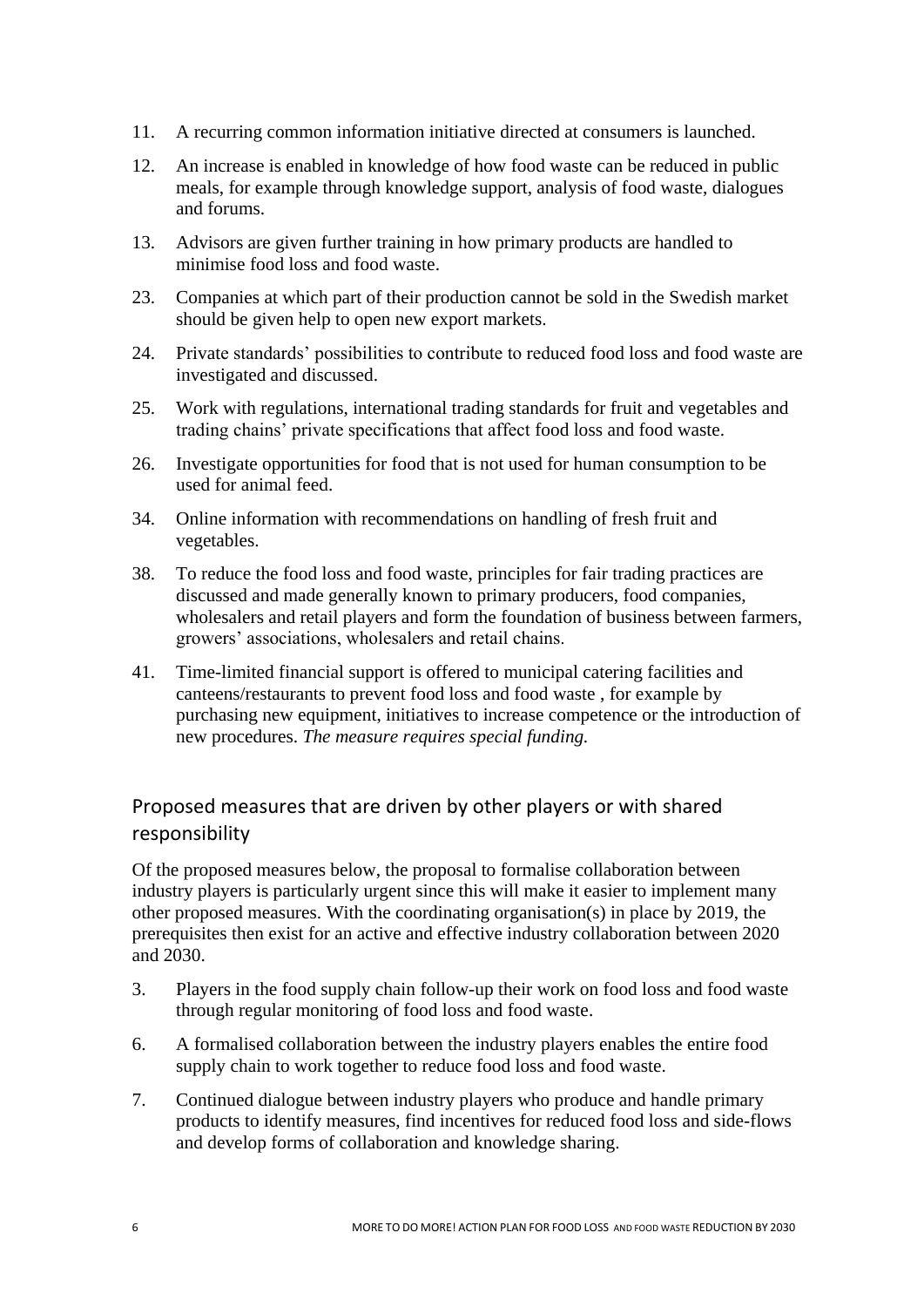- 8. National authorities, county administrative boards, the Swedish Association of Local Authorities and Regions, and the Swedish Waste Management and Recycling Association carry on a dialogue with groups/forums regionally and locally to emphasise food loss matters and build up knowledge. The county administrative boards and regions include food loss and food waste in projects linked to the food strategy and in regional growth efforts.
- 9. Common industry rules regarding price promotions that drive food loss and food waste and phasing out of products.
- 14. The food loss and food waste issue is kept alive in the public debate.
- 15. Players in the food industry, restaurants, the retail trade, and industry organisations work actively with consumer information about food loss and food waste and how consumers themselves can influence their own share of the food waste. Efforts are also made to make it easier for the consumer to act food loss and food waste -smart at the moment of purchase.
- 16. Municipalities actively disseminate information to citizens on how they as consumers can act to reduce their food waste.
- 17. Prerequisites for food served in schools, hospitals and nursing homes to be eaten up are improved through a pleasant and quiet dining environment. This is made possible by adequate time and resources being allocated for meals.
- 18. Using school meals in the teaching is made possible by scheduling school lunches. This makes it easier to integrate food loss and food waste issues in the teaching.
- 19. The Swedish National Agency for Education is assigned by the government to include a statement about the importance of school meals in the national curriculum for compulsory schools, pre-school classes and after-school recreation centres. The statement makes clear the importance of school meals to support students' knowledge development in school subjects that connect to a sustainable lifestyle, sustainable development and sustainable consumption, including reduced food loss and food waste.
- 20. Industry associations and professional organisations provide support to their members regarding measures to reduce food loss and food waste and good practices.
- 21. Education of restaurant personnel includes education in food's environmental impact and how food loss and food waste can be reduced.
- 22. Increase acceptance and outlets for class II products (fruit and vegetables).
- 27. The control authorities for the food supply chain utilise the food legislation's flexibility and increase knowledge of how regulations are interpreted in order to contribute to reduced food loss and food waste.
- 28. Industry guidelines motivate companies to contribute to reduced food loss and food waste.
- 29. Guidance/support for municipalities to work to prevent food loss and food waste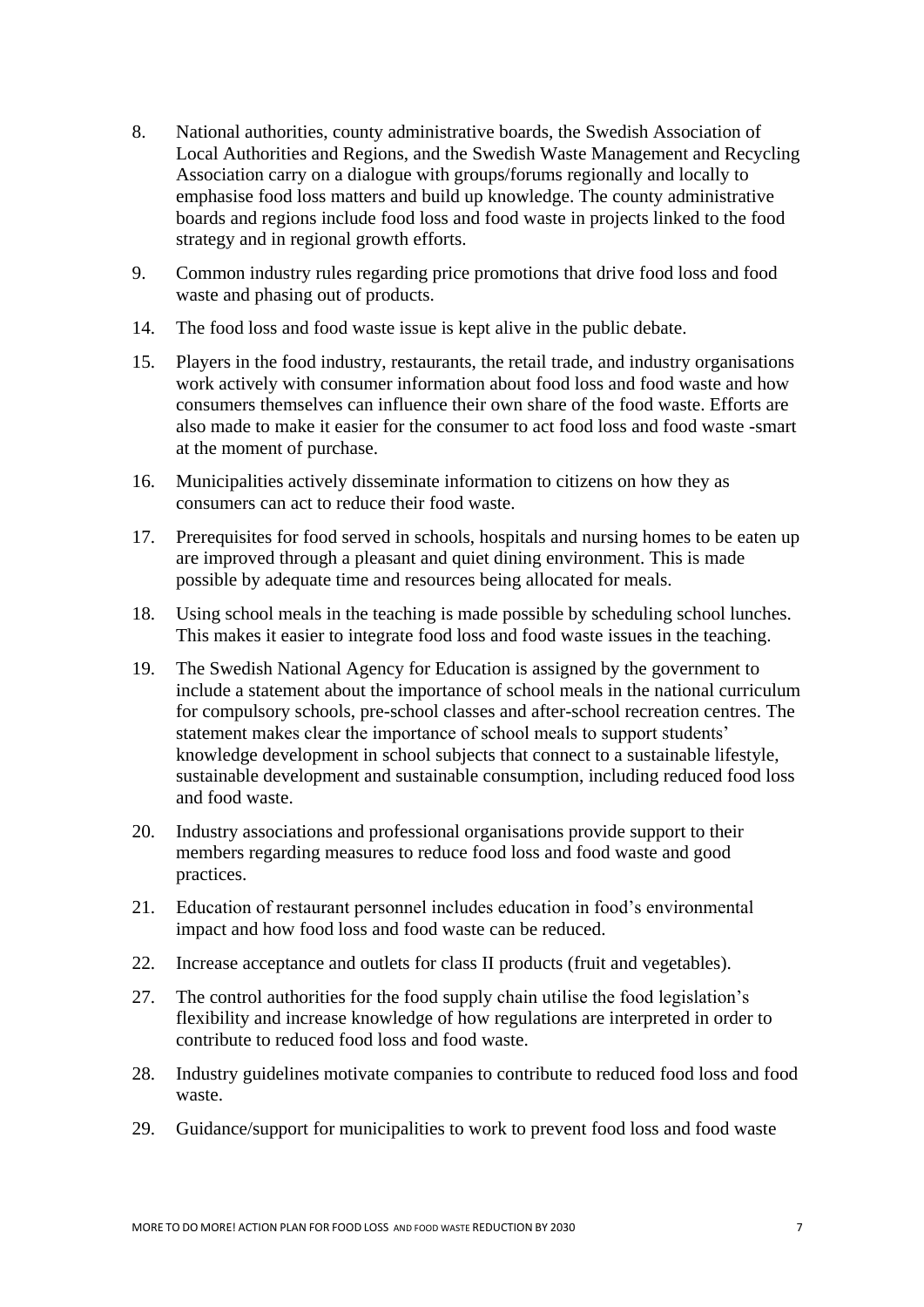- 30. "Use by" labelling is used only in the case of highly perishable products that may pose an immediate danger to human health after a short period of time.
- 31. Aspects of minimising food loss and food waste are taken into account when datelabelling.
- 32. Purchasers in public procurement, restaurants and retail set relevant requirements concerning remaining durability when the product is received by the purchaser.
- 33. Refrigerated products are labelled with an optimum storage temperature. The optimum temperature is maintained throughout the refrigeration chain.
- 35. The food industries collaborate to optimise the logistics chains so that food loss and food waste in connection with storage, preservation and transportation can be minimised.
- 36. Streamline the flow of food through the food supply chain.
- 37. Better technical equipment can reduce damage to products both at harvest time and during transportation from the field to storage, preservation and packaging.
- 39. In schools, hospitals and nursing homes, proposals are developed for setting requirements and ways of working in the procurement process that can minimise the amount of food loss and food waste and provide support and competence development in these areas.
- 40. Competence development measures are taken in procurement to prevent food loss and food waste.
- 42. Support the implementation of the action plan's proposed measures through action in investigation, research and innovation:

## **Data, regulatory frameworks and chain-wide case studies**

- a) new and supplementary mapping of food loss, food waste and side-flows in primary production and retail
- b) estimate of the proportion of food loss in the food industry at national level based on real-world measurements at processing companies of various kinds
- c) estimate of the proportion of food waste in private households and institutional and commercial kitchens at national level based on real-world measurements, including studies that:

- identify and calculate factors between food and packaging, napkins and nonedible parts (e.g. bones, tea bags) in sorted waste

- verify and update conversion factors between, for example, similar kinds of products for increased precision in follow-ups and prioritisations

- d) mapping of regulatory frameworks and guidelines that are not directly related to food but that may have an indirect impact on food loss/food waste/productions losses in the various sections of and the entire food supply chain
- e) surveys of food loss and food waste in case studies covering entire supply chains with the Swedish market as their destination and entire food supply chains, i.e.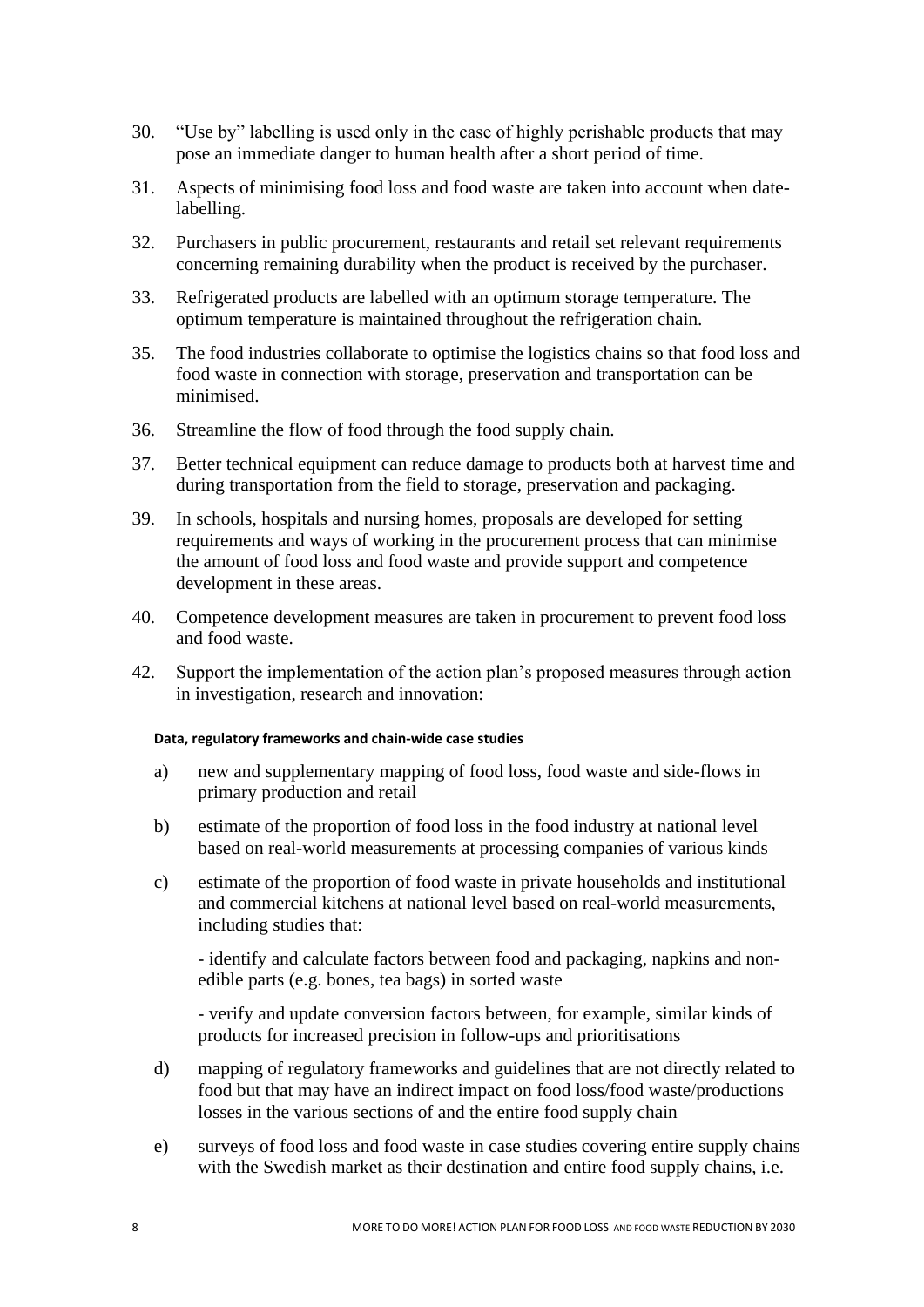also including real-world measurements as well as both domestic and foreign data for specific products

## **Products and market**

- f) innovative product development, processing and market development that lead to parts of the foods/ingredients that are not used today being returned to human consumption, such as
	- by-products from slaughter, e.g. blood and trimmed-off parts
	- parts of fruits and vegetables that are not used

#### **Technology and logistics**

- g) technological and logistical development in the food supply chain, concerning for example
	- forecasts and planning in interaction between players and parts of the chain
	- gentle handling during harvesting and storage

- rapid cooling and promotion of optimum and constant temperatures in primary production

- handling, process lines and temperature control in the processing of raw produce

- h) studies of the impact of transportation on product quality and food loss and food waste, including downstream, such as
	- case studies with real-world measurements for different types of products
	- causes that drive losses and waste, and solutions to the problems identified
- i) development of packaging solutions that contribute to reduced food loss and food waste in the food supply chain as a whole, including primary, secondary and tertiary packaging, such as development in
	- sizes, emptyability and resealability
	- better stackability and transporatation characteristics
	- system perspectives from primary production to end consumer
- j) mapping of existing preservation methods and food preparation methods that contribute to reduced food loss and food waste, by, for example, prolonging durability and storage capability in various parts of the food supply chain, including households, and innovations for the development of new such methods

#### **Causes and opportunities in primary production**

- k) mapping/analysis of the correlation between the quality of seeds, plant material, etc. and their influence on food loss and other losses later in the chain and what measures might be taken to improve/ensure seed quality, for example
	- the problems with the quality of seed potato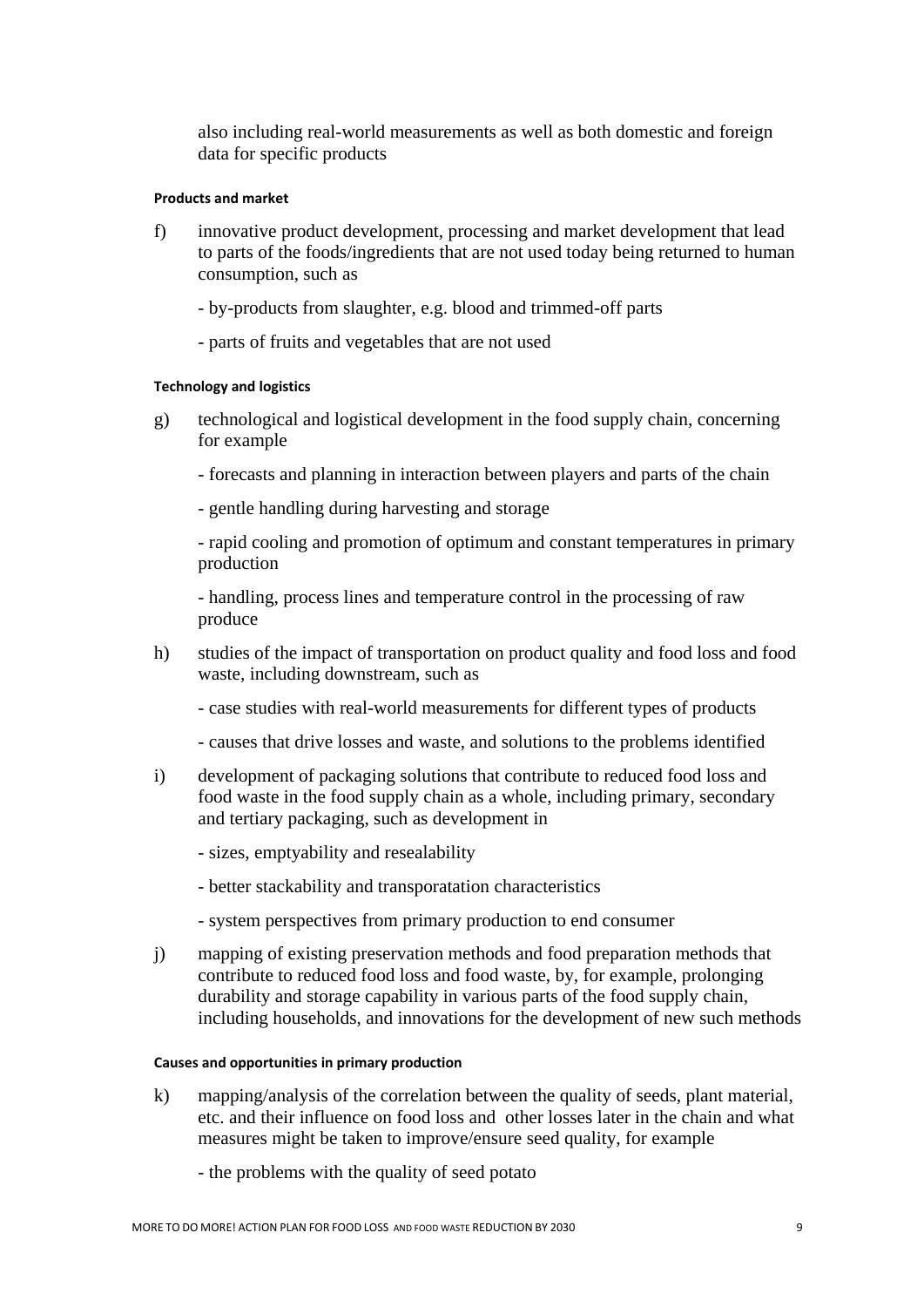l) mapping and analysis and development of solutions that support adaptation of primary production to a changing climate, to reduce losses in primary production and downstream

#### **Causes and opportunities at the manufacturing stage**

- m) investment support is established for reduced food loss in the food industry that provides incentives and accelerates systematic improvement efforts at companies
- n) investigation/research in the area of how causes of food loss at small-scale food producers differ from those at large-scale producers
- o) research and innovation in product and market development that support smallscale producers' ability to reduce food loss by taking care of those parts of a product that would otherwise be taken out of the food supply chain
- p) mapping and analysis and development of solutions that support adaptation of processing to a changing climate

### **Business and logistics systems and temperature reduction at the retail level**

- q) mapping of business and logistics systems that drive food loss and food waste, including systems for handling bread and returns
- r) studies and research on price promotions' pros and cons and their significance for food waste in shops and consequential impact upstream and downstream
- s) compilation of existing data on energy consumption, food waste and profitability at lower refrigeration temperatures in shops that provide a basis to encourage shops to reduce refrigeration temperatures

## **Consumer behaviour**

t) research on mechanisms behind different kinds of consumer behaviour to increase knowledge about how people's decision-making processes are best translated into powerful policy measures, including for example

- behaviours linked to preferences for cosmetic qualities of various goods, the consumer's handling of fruit and vegetables in shops or that the last product on the shelf is very difficult to sell

- identification of what types of communication activities, "nudges" and "choice editing" work under what conditions

u) transformation of the above knowledge into innovations that reduce consumerrelated food loss and food waste in the food supply chain, including for example

- development of practical tools ("nudges" and "choice editing") to moderate behaviours based on the knowledge developed above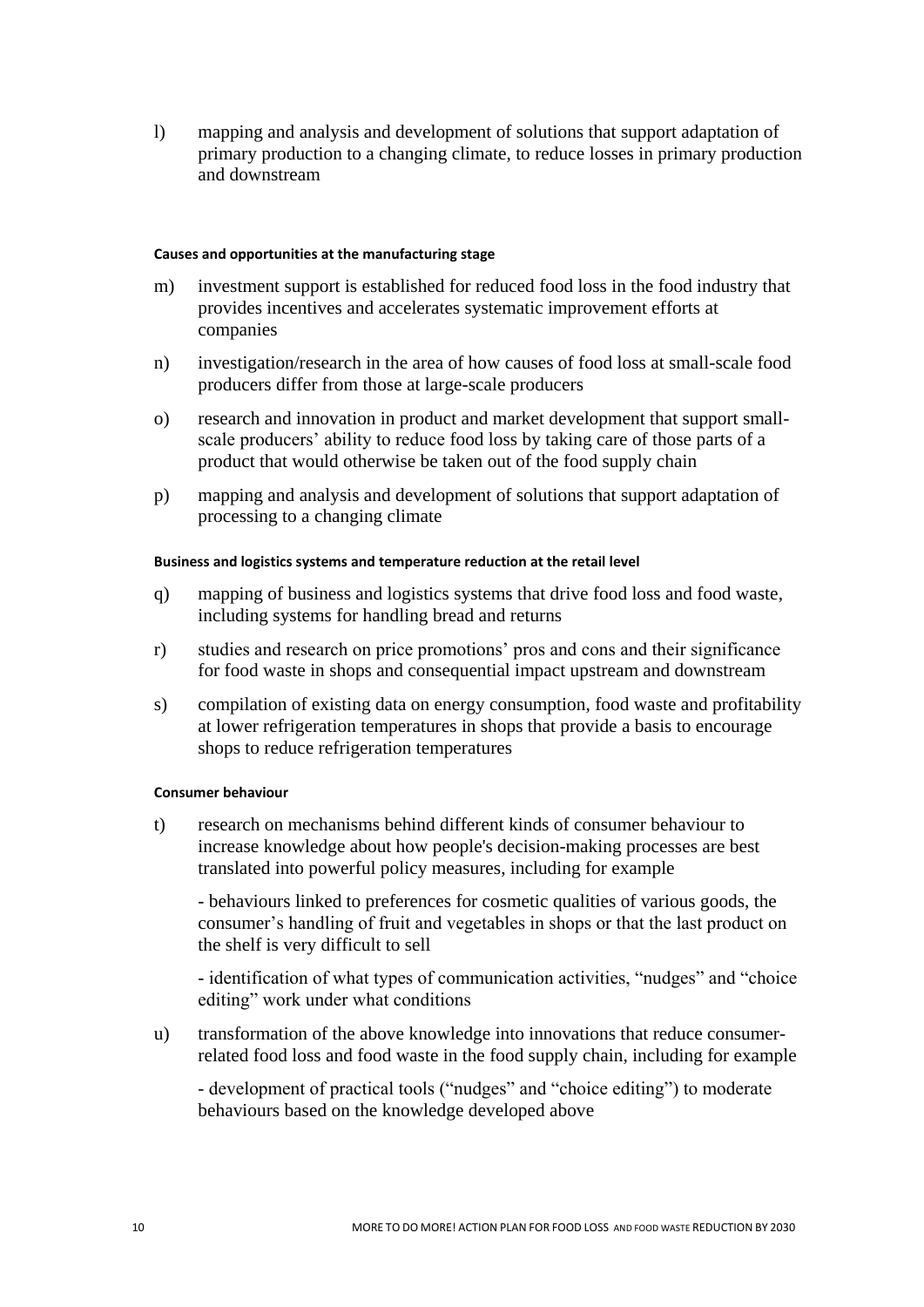- what kinds of messages have the greatest impact on different target groups and how different types of information can be conveyed to the different players in the food supply chain in the most effective way possible

- development of tools or packages of measures that include measures to make the change persist longer in order to eventually become normal behaviour